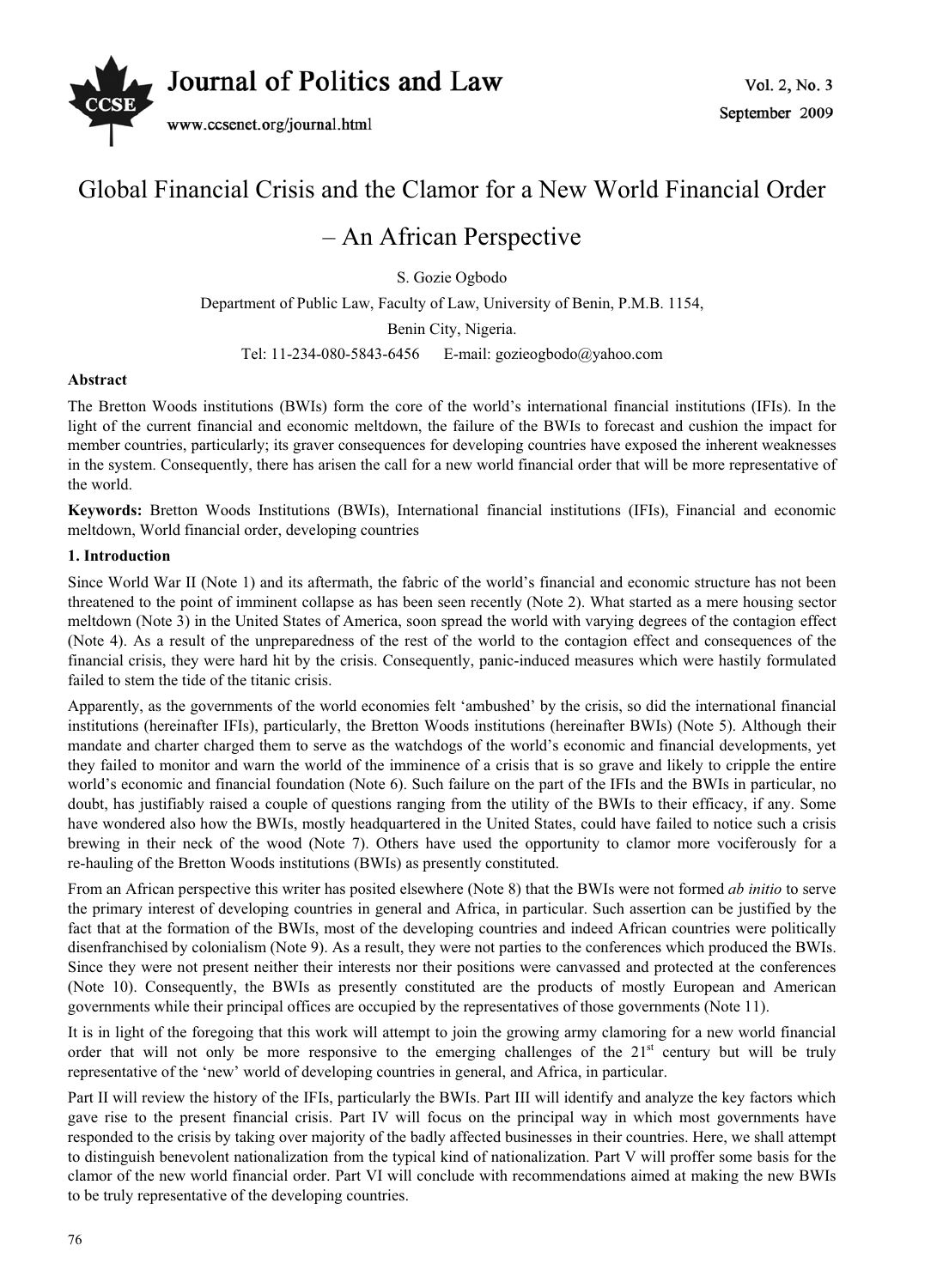#### **2. Evolution of the Bretton Woods institutions (BWIs)**

The BWIs form the core of the class of international financial institution (IFIs) whose functions and responsibilities involve the formulation, regulation and monitoring of the financial and economic policies and development projects which impact the World (Note 12). The evolution of the BWIs began as a matter of necessity in the aftermath of the World War II (Note 13). Upon the cessation of the war, the leaders of the victorious Allied Powers converged in Bretton Woods, New Hampshire, in 1944 under the auspices of the United Nations Monetary and Financial Conference. Cognizant of the vital role that discriminatory trade and economic practices played in causing the war, the leaders were resolved to fashion a comprehensive financial and monetary system that would not just forestall a re-occurrence of war, but spur economic growth.

The conference aimed at creating a tripartite system, namely, the International Monetary Fund (IMF) (Note 14), the International Bank for Reconstruction and Development (IBRD) or the World Bank (Note 15), and the International Trade Organization (ITO) (Note 16). The conference ultimately succeeded in creating the IMF and the World Bank, but failed to create the ITO. Consequently, the general agreements which had been formulated preparatory to the creation of the ITO became, by default, the tripartite system of the BWIs some years later. At subsequent conferences which spanned from 1946 to 1948, the General Agreement on Trade and Tariffs (GATT) was finalized. Conceptually, the original goal was for GATT to be an embodiment of the results of the tariff negotiations, while the ITO would serve as the organizational framework for the implementation of the GATT provisions. As a result of the failure of ITO to materialize (Note 17), under the anomalous GATT regime as both the Agreement and the organization, nation participants were creatively referred to as "contracting parties" rather than as "nations." (Note 18)

While the IMF was created to repair the disintegration of the international monetary system after the war, the World Bank was created to stimulate and support foreign investment which had declined significantly. It is worthy of notation that in the course of their development, both the World Bank and the IMF have collaborated in the enforcement of structural adjustment programs (SAPs) and the imposition of otherwise painful 'conditionalities', respectively (Note 19). The unpopularity of these conditionalities in African countries is understandable in light of their negative implications on "domestic issues as wage rates, levels of public expenditures, budget deficits and export levels." (Note 20) The GATT, however, was intended to help reverse the protectionist and discriminatory practices which tremendously fuelled the war. In the subsequent amendments to GATT, specifically, the eight-year Uruguay Round of Talks (1986-1994), the WTO was formed in 1996 as a full-fledge international organization for the efficient implementation of GATT as was originally envisioned under the ITO. The WTO introduced a couple of innovative provisions which included substantial revisions in the trade dispute settlement procedures, expanded its coverage to include trade in services (GATS), the protection of all trade obligations, as well as the obligation of all member states to abide by all the provisions of the agreements.

As this writer posited earlier, by the end of World War II, most of the countries presently classified as developing were either under colonial rule or just emerging from colonial rule into political independence (Note 21). Consequently, the majority of them still under colonial rule could not attend the Bretton Woods conference, while the few which were emerging from colonial rule lacked the political clout to make substantial inputs at the conference dominated by the leaders of the victorious Allied Powers. Indeed, the final form and shape of the BWIs, *ipso facto,* reflected substantially the Euro-American interests while the governing structures were (and still is) dominated by their representatives (Note 22). Regardless of the form of the BWIs, it was expected that they will serve as the international watchdog for economic and financial crisis as is presently being experienced.

#### **3. Crisis Factors**

According to Professor George Walker, "the crisis arose as a result of a combination of factors" (Note 23). He, however, identified five major factors as follows – credit accumulation (and economic bubbles); product complexity, valuation limits, risk separation and liquidity provision (Note 24). Other more general underlying trends, according to him, include financial innovation, securitization and repacking, disintermediation, the privatization of debt and the 'deconstruction of risk.' (Note 25)

#### *3.1 Credit Accumulation*

The over supply of cheap credit for an unreasonably long period of time, particularly in the United States of America, understandably created "insatiable corporate and household appetite for debt and consumption." (Note 26) The result was that the massive accumulation of credit and debt by households and the corporate world resulted in an inevitable economic and financial burst.

Although the September 11 2001 terrorist attacks (Note 27) justified the maintenance of low interest rates to spur recovery in the U. S. economy, the rates should have been gradually reviewed as the economy continued to show signs of recovery. Rather, the low and cheap rates were maintained long after the economy recovered until the bubbles burst.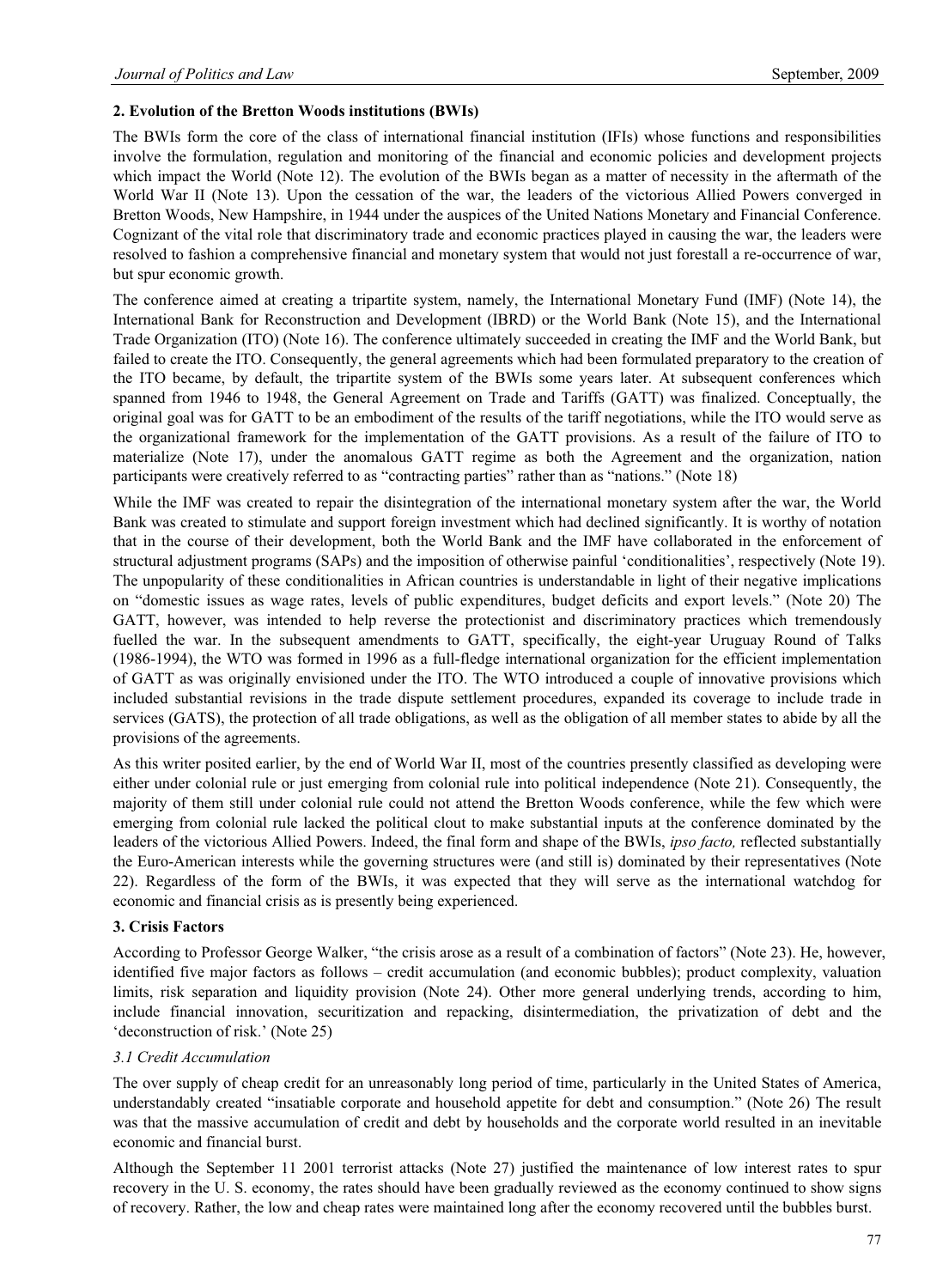As the appetite of the corporate world and the households grew insatiably, so was the corresponding demand on the banks for more debt products. The banks responded by creatively fashioning new and complex debt products.

In addition to the 'formal' banks (Note 28), there arose the 'informal' banks (Note 29) attracted by an apparently insatiable consumer appetite. Working in concert and competition, both banking sectors 'flooded' the economy with an endless variety of cheap debt products. The cycle thus became vicious.

# *3.3 Asset Valuation*

The complexity of new financial debt products deprived the banks of the vital and accurate rating of the volatility of such products. Rating agencies (Note 30), though lacking in requisite expertise to correctly rate these products, nevertheless responded to corporate pressures to provide some rating, even if flawed. As a result, otherwise risky and highly volatile debt products were rated unjustifiably high and good. By the time banks like Halifax Bank of Scotland and Royal Bank of Scotland realized the magnitude of their respective exposure, it was too late.

# *3.4 Market Risk*

The co-mingling of the relatively new and 'toxic' (Note 31) debt products with the time-tested and proven safe debt products ultimately 'polluted' the entire debt market. This was most apparent in the US economy where the new mortgage securities from the subprime market 'polluted' the rather conventional securities products. For example, it has been estimated (Note 32) that the \$500bn subprime market was only likely to default by a quarter of the entire portfolio, i.e. \$125bn. However, by co-mingling the 'toxic' subprime product with the time-tested regular products with an estimated value of \$1 trillion, the entire market became severely infected.

# *3.5 Market Support*

In the wake of the crisis, there arose severe scarcity of credit in interbank transactions. The line of credit typically provided by central banks could not adequately cover the deepening credit crunch faced by most banks. As banks scrambled for support in the form of additional credit infusions from their governments, some governments (particularly the US and the UK) were initially reluctant to intervene in what they erroneously thought would be rectified by normal market forces (Note 33). By the time the governments decided to throw credit life-lines at the banks, the economic horse had bolted.

# *3.6 Others*

As we pointed out earlier, other contributory factors identified by Professor George Walker include financial innovation, securitization and repacking, disintermediation, the privatization of debt and the 'deconstruction of risk.'(Note 34) This writer strongly believes that with particular respect to the U.S., the prosecution of two wars (Note 35) simultaneously contributed tremendously to the credit crisis. In order to finance both wars which were costing billions of dollars monthly, the U.S. government sucked up facilities in the economy which would otherwise have been available to households and the corporate world. Moreover, the reluctance of the U.S. government to initially intervene, aside from the erroneous diagnosis of the problem, may also have been informed by the already mounting sovereign debt (Note 36) and huge deficit faced by the government.

# **4. Crisis Response**

After their initial reluctance (and outright refusal) to 'meddle' in the free market forces, governments intervened, albeit lately, to salvage what was left of their severely battered economies. Due to their belated intervention, by the time they did, palliative measures were grossly inadequate to stem the tide.

In the final analysis, the only viable option was an outright takeover of the businesses whose outright collapse would gravely impact their respective economies. Thus, began what for a lack of better expression, we shall call 'benevolent nationalization.'

# *4.1 Benevolent Nationalization*

The general assumption is that it is only in communist or socialist types of government that factors of production are owned and managed by the government. However, under certain circumstances, governments of countries which profess and champion the ideals of free market economies can, and do, takeover the factors of production for a variety of reasons. Infact, as some commentators have rightly opined, "all governments are in business to some degree." (Note 37)

What, therefore, is nationalization? Nationalization is the process whereby governments, in exercise of their economic sovereignty, take over a vital productive sector which had been privately owned and managed. Again, there is a pervasive assumption that such takeovers are 'hostile' because they involve businesses with substantial foreign ownership interests.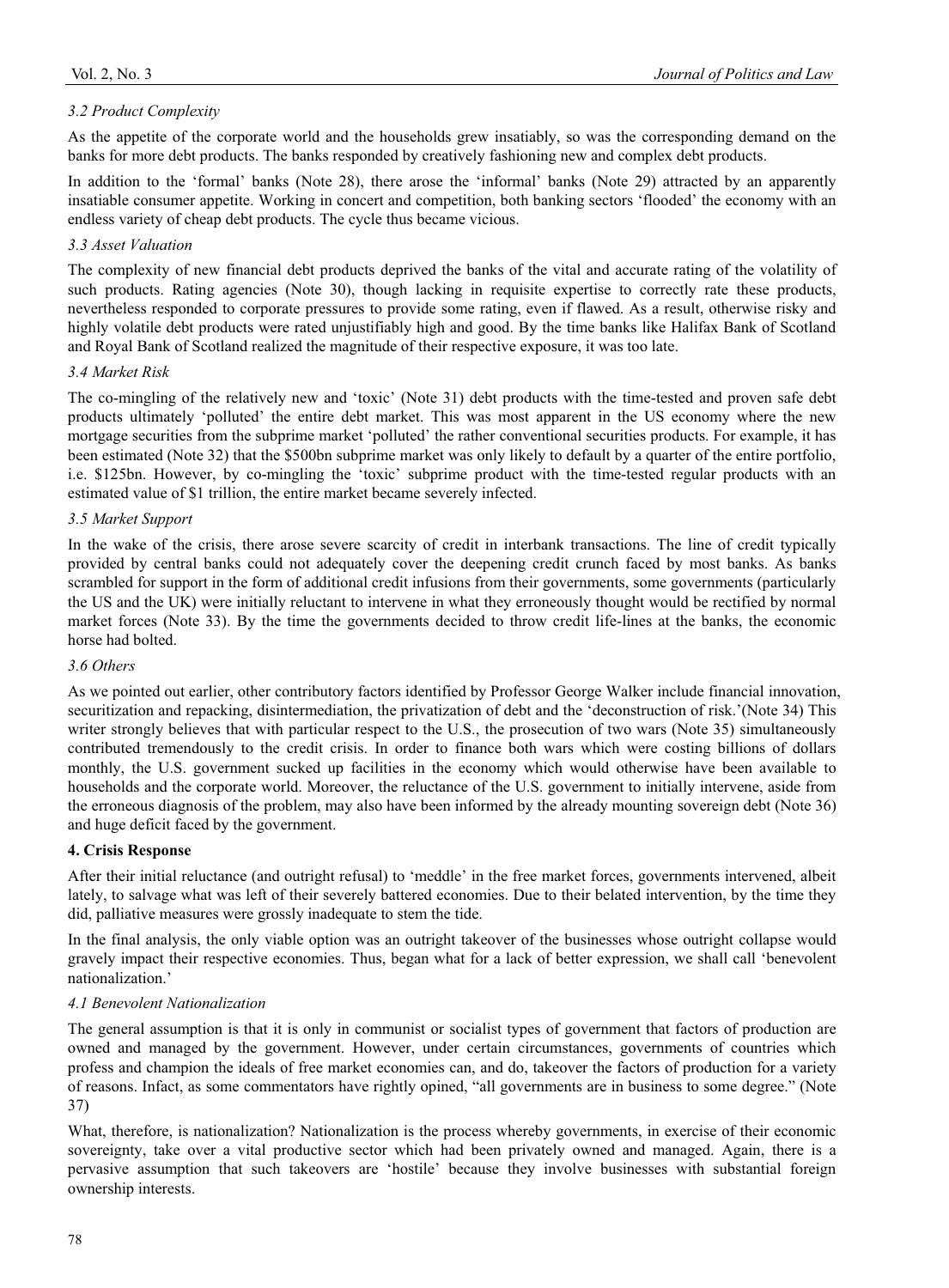It is in an attempt to distinguish between 'hostile' takeovers (Note 38) and 'non-hostile' takeovers (Note 39) that we have described the latter as benevolent nationalization. The recent examples of governments in Europe and the U.S. taking over very vital businesses in response to the global economic crisis fit the unique type of nationalization process called benevolent nationalization.

#### *4.2 Nationalization Factors*

Inherent in all nationalization process are some motivating factors; some of them hostile, while others are not. Interestingly, both kinds may be identified simultaneously in any given effort to nationalize a business. The popular factors have been identified to include the following (Note 40):

(4.2.1) To force the firms to pay more taxes from their profits. Inherent in this factor is an overriding suspicion by government that the firm is concealing the exact profit amount. (Note 41)

(4.2.2)Government believes it can run the firm more profitably (Note 42). This factor overlaps with the former one because it is driven by the desire of the government to maximize the profit.

(4.2.3) Ideological reasons. Typically, left-wing governments, communist and socialist governments believe strongly in government takeover of firms, particularly, those whose functions are critical to the welfare of the people (Note 43). Such has been the case in Nigeria, Britain, France, Canada, Venezuela, etc.

(4.2.4.) For political expediency. Political motivations, especially during election year, compel the ruling political party to sustain sometimes unprofitable firms in order to win re-elections. (Note 44)

(4.2.5) To protect government investment in the firm (Note 45). At times, due to the huge amount of money already invested by the government in a firm, it naturally wants to be in control.

(4.2.6) As a consequence of war. Governments, as a price of war, have justified the takeover of firms owned by their enemies. (Note 46) This was the case with the European takeover of German-owned firms after World War II. Similar example was seen in the U.S. after the attacks of September 11 2001 (Note 47), when the U.S. government nationalized all the firms linked to Al Qaeda and froze all their accounts.

(4.2.7) In response to grave economic and financial crisis (Note 48). Under extremely difficult economic and financial conditions, governments can takeover firms locally owned if such response appears to be the last option to avert the worsening of the national crisis. This is the prevalent response of many governments in Europe and the U.S. under the current global economic crisis which has apparently defied the solutions of the free market forces. This is our classic example of benevolent nationalization. (Note 49)

# **5. Case for a new world order**

The need to create a new world financial order in the light of the current financial crisis is premised on a variety of reasons which include political harmony, political dignity, flexibility, re-enforcement, diversification, etc. Let's look at them *seriatim*.

# *5.1 Political harmony*

The current BWIs were creations of post-World War II. The exigencies of the aftermath of the war motivated the creation of these institutions, and greatly influenced their composition and objectives. After over six decades of operation (Note 50), these institutions are faced with a completely 'new' world from the world in existence when they were created (Note 51). Consequently, the scope of their operation has tremendously expanded while their responsibilities have increased exponentially.

Further, as more countries have since then gained their political independence and swelled the rank of these institutions, (with varying degrees of influence), they have consistently clamored for a re-distribution of influence and resources within these institutions. They argue, and rightfully so, that the concept of independence and sovereignty should entail not just participation but some stake in the affairs of these institutions.

More critical is the elimination of what one commentator (Note 52) classified as the 'creditor' mentality and 'debtor' mentality in these institutions which is antithetical to the international collaboration of all member countries critically needed in order to ensure the efficient operation of these institutions. No wonder that in the light of the current financial crisis, the clamor for a new world order has gained tremendous momentum.

# *5.2 Political dignity*

Prior to the current financial crisis, the bulk of the work done by these BWIs (particularly the World Bank and IMF) in the past four decades was in developing countries. Thus, most of the policies developed by them were fashioned for the benefit of the developing countries. The most controversial of them all framed as 'conditionalities' for the receipt of financial assistance connotes far-reaching political, social, and economic reforms in the recipient country. Research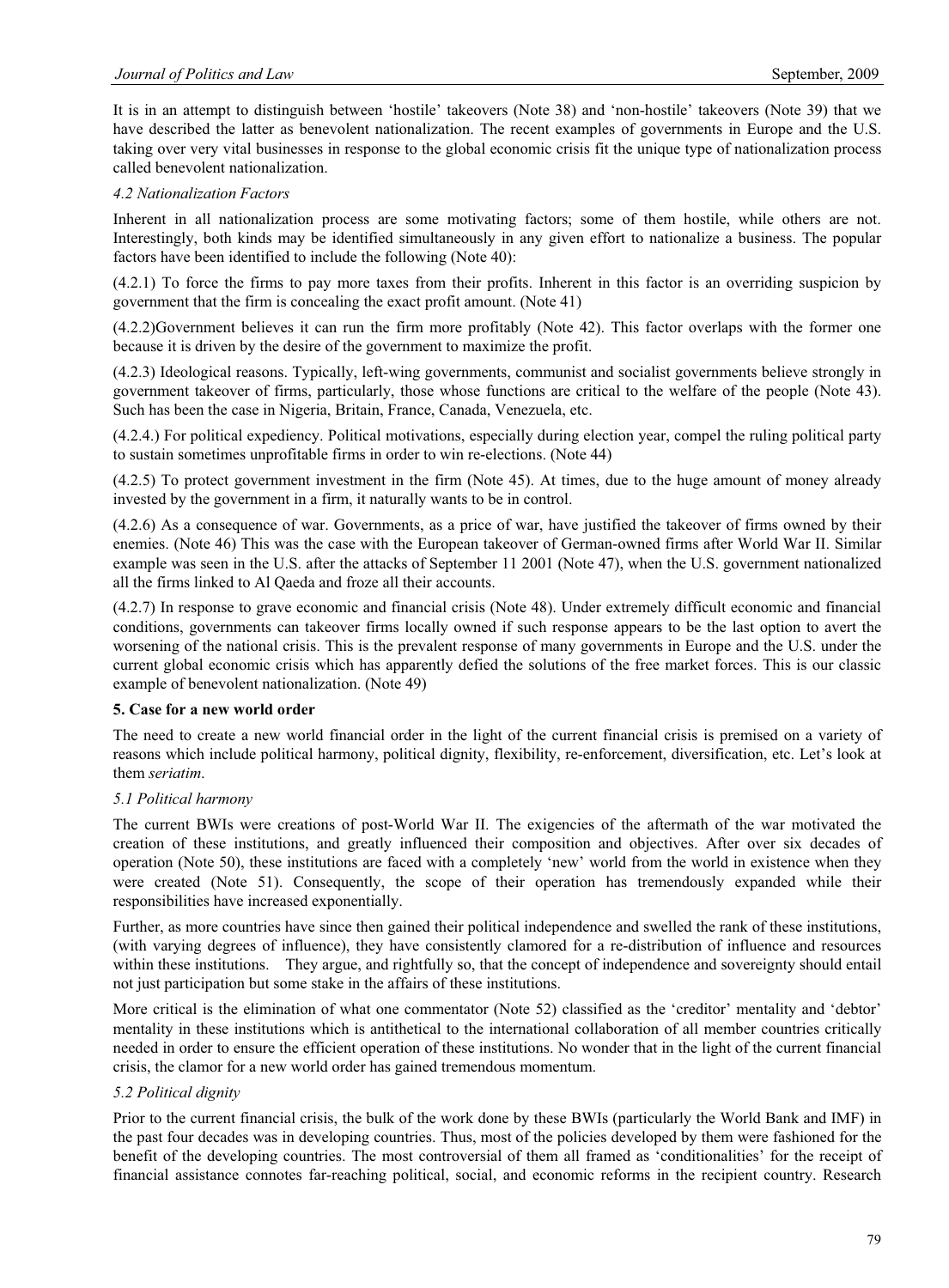shows that some of the conditionalities have tremendously contributed to the instability and eventual overthrow of some governments in some developing countries.

Critics of these harsh conditionalities have accused the BWIs of insensitivity in the formulation and enforcement of these conditionalities. They allege that the BWIs adopt a one-size-fits-all package which lacks knowledge of the peculiarities of each developing country (Note 53). In order to avert such criticism and ensure the credibility of such reform packages, it is suggested that the input of the recipient country be sought and incorporated in the respective reform package formulated for that country.

#### *5.3Flexibility*

Following from the point enumerated above, apart from harnessing political harmony and collaboration, a re-invented world financial order will address the vital issue of flexibility in responding to the evolving roles and challenges constantly faced by such institutions. Take for instance, the World Bank, which upon creation was devoted primarily to the rebuilding of devastated Europe. Since the successful accomplishment of that role, its roles have evolved and will continue to evolve in an ever-changing and dynamic world. The need for flexibility, therefore, can not be over-emphasized. Ditto for the other institutions.

#### *5.4 Re-enforcement*

A new world financial order which not only takes cognizance of the 'new' world but fully integrates members of that new world into its decision-making organs with equal access to resources and responsibilities will better serve the world. There is no doubt that members from developing countries will enrich these institutions with their human capital thereby re-enforcing the human capital base of these institutions. In the final analysis, both these institutions and the world they serve will be the chief beneficiaries. It is on the basis of this point that the earlier criticism of the Bretton Woods II is premised. A global financial crisis in the magnitude and reach as is currently being experienced demands a truly global approach in the search for a lasting solution(s). It can not be the exclusive preserve and privilege of the few 'elite' countries called the G20.

### *5.5 Diversification*

In this context, special cognizance is paid to the chief source of the current global financial crisis – the US economy. The current BWIs and indeed the IFIs are heavily dependent on the well-being of few Western economies, primarily, the economy of the United States of America. Thus, the saying that when the US economy sneezes, the world would catch cold takes a literal meaning. As we stated earlier, the current crisis which emanated initially from the meltdown in the US housing sector spread the entire US economy and the world economy like a wild fire in the harmattan. Such an over-reliance is not safe for the overall well-being of the entire world's economy.

However, if the new world financial order is fashioned in such a way that no country's economy can be so dominant as to literally 'pollute' the entire world economy, it will save the world a repeat of the current crisis on such a global scale.

#### **6. Conclusion**

The current global economic and financial crisis has starkly exposed the inefficiency of some IFIs, particularly, the BWIs. Not only have they failed in their core function of monitoring the economic and financial developments on a global basis, but they have also failed to monitor such development arising from their neighborhoods in Europe and the U.S.

As a result, world leaders from France, UK, Japan, etc. have called for a new world financial order (Note 54). African countries, and indeed all developing countries, must join in the clamor for the reform of the IFIs, particularly, the BWIs. Such a reform must entail "appropriate institutional or other diplomatic concessions…including amending the composition and voting rights on the IMF, World Bank and other IFIs' boards." (Note 55) The convening of the 'Bretton Woods II' (Note 56), under the auspices of the G20 'Leaders Summit on Financial Markets and the World Economy', it is submitted, was a faulty beginning (Note 57). Such a conference should not have been limited to only the G20 leaders, but should have been convened under the United Nations General Assembly, thereby ensuring a more global participation of all nations.

Understandable that during the original Bretton Woods conference, African participation was limited due to colonialism (Note 58). However, there should be no justification for the continued exclusion of all developing countries (apart from some in attendance as observers), and indeed African countries, under the current Bretton Woods II.

In addition to reforming the BWIs, other reform measures which have been proposed include "financial system revision, regulatory revision, supervisory revision, crisis management revision and institutional revision." (Note 59) It is ironic that the genesis of the current global financial crisis emanated from the U.S. and Europe; yet, the impact is felt in varying degrees in other parts of the world, including Africa (Note 60). Inexplicably, those other parts of the world are excluded in the 'global' search for the solution to the crisis. Hopefully, Bretton Woods II will not be a case of old wine in new bottle.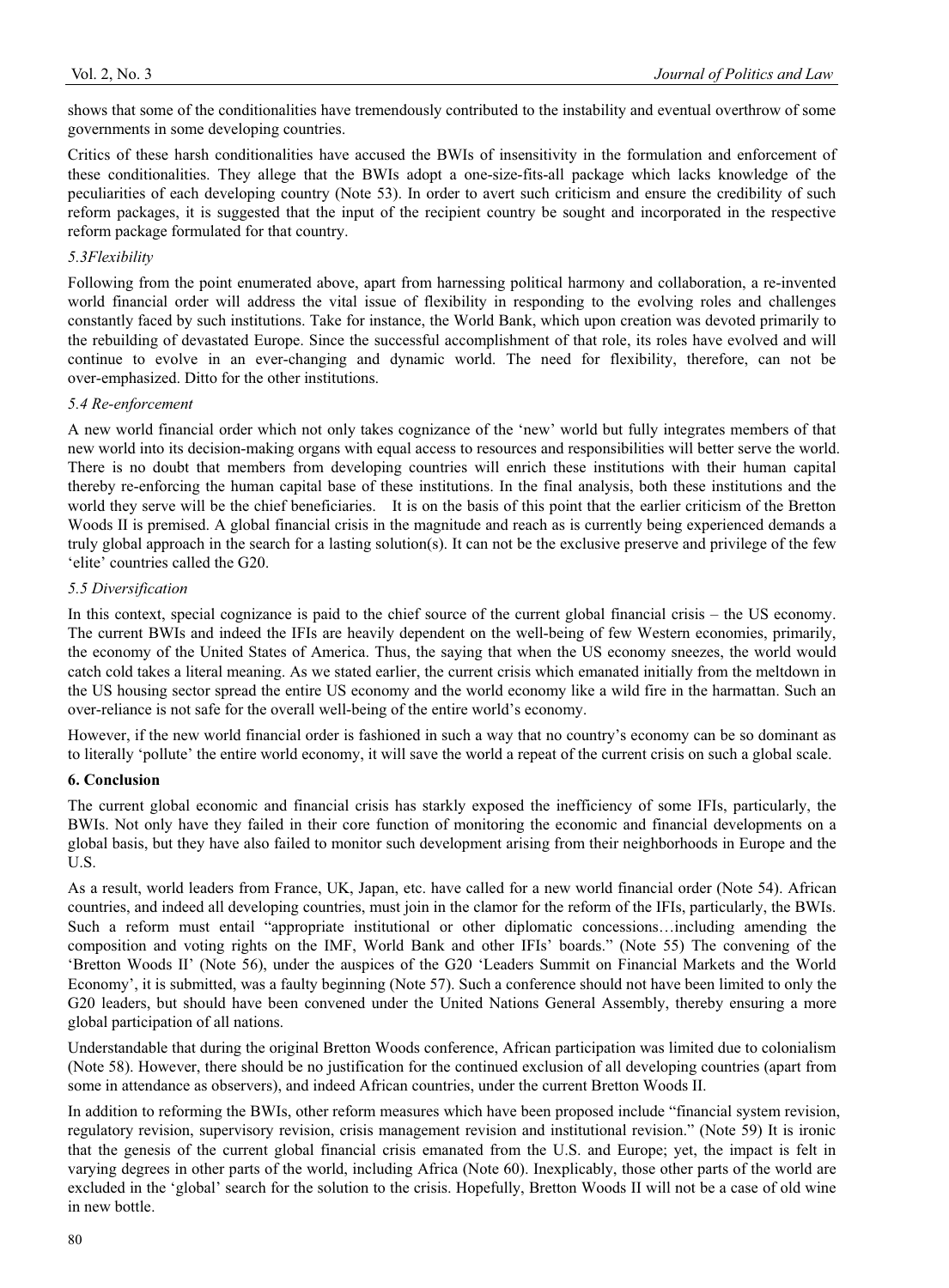# **References**

Ogbodo, S. Gozie. (2009). The Evolving Roles of certain International Financial Institutions in Developing Countries under International Law in C.C. Nweze (Ed.), *Contemporary Issues on Public International and Comparative Law*, Vandeplas Publishing.

Gianviti, F., (2001). Evolving Role and Challenges for the International Monetary Fund. *THE INTERNATIONAL LAWYER*, Volume 35, Number 4, pg 1398.

Garcia, F.J. (2007). Global Justice and the Bretton Woods Institutions, JIEL (461)

Walker, George (2009). Credit Crisis, Bretton Woods II and new global response :pt 2, 2 JIBFL 77, p.2

Ball, McCulloch, et al; (1998). International Business: The Challenge of Global Competition. McGraw-Hill Irwin, 8<sup>th</sup> ed, p. 353

#### **Notes**

Note 1. World War II (1939-1945) was fought between the victorious Allied Powers and the Axis Powers. The Allied Powers comprised of major players like the United States of America, United Kingdom, France, Soviet Union and China. The Axis Powers, on the other hand, comprised major players like Germany, Japan and Italy. Although the Allied Powers won, yet; it is estimated that the war cost them over seventeen million of their military personnel and over thirty three million civilians. On the contrary, the Axis Powers lost an estimated eight million military personnel and over twelve million civilians.

Note 2. From London to New York to Japan, the present global financial crisis has rocked the foundation of the world's major financial and economic pillars. In all these economies, unemployment has hit double digits while most banks are struggling to survive and others have collapsed.

Note 3. The subprime mortgage defaults in the US heralded what turned out to be a global economic and financial crisis of unimaginable proportions.

Note 4. Contagion effect in this context connotes the pollution of other sectors and economies by the 'toxic' subprime mortgage defaults in the U.S.

Note 5. International financial institutions (IFIs) comprise of all the international organizations whose mandate is to formulate, monitor and enforce financial policies on a global scale. The major component is the Bretton Woods institutions (BWIs) which are the IMF and the World Bank. The WTO, although replacing the originally conceived ITO under the Bretton Woods model was birthed in 1996.

Note 6. Article IV, section 3 of the Articles of Agreement of the IMF specifically provides for the surveillance function of the Fund. Section 3 provides that (a) The Fund shall oversee the international monetary system in order to ensure its effective operation, and shall oversee the compliance of each member with its obligations under Section 1 of this Article. (b) In order to fulfill its functions under (a) above, the Fund shall exercise firm surveillance over the exchange rate policies of members, and shall adopt specific principles for the guidance of all members with respect to those policies. Available at http://www.imf.org/external/about/histcoop.htm.

Note 7. The World Bank and IMF are both headquartered in the US while the WTO is headquartered in Europe.

Note 8. See Ogbodo, S. Gozie (2009). The Evolving Roles of certain International Financial Institutions in Developing Countries under International Law in C.C. Nweze (Ed.), *Contemporary Issues on Public International and Comparative Law*, Vandeplas Publishing, 2009.

Note 9. Colonialism of African states deprived them of their respective sovereignties. As a result, those under colonialism could not participate as sovereign states during the Bretton Woods conferences. Many African countries swelled the membership of both the IMF and World Bank beginning from the 1950s and 1960s when many of them gained their political independence.

#### Note 10. Ibid

Note 11. Since the formation of the World Bank and the IMF, the head of each of them have been Americans and Europeans, respectively. The Presidents of the World Bank since creation are as follows: Eugene Meyer (June 1946 – December 1946), John J. McCloy (March 1947 – June 1949), Eugene R. Black (July 1949 – December 1962), George D. Woods (January 1963 – March 1968), Robert S. McNamara (April 1968 – June 1981), Alden W. Clausen (July 1981 – June 1986), Barber Conable (July 1986 – August 1991), Lewis Preston (September 1991 – May 1995), James D. Wolfensohn (June 1995 – May 2005), Paul Wolfowitz (June 2005 – June 2007) and Robert B. Zoellick (June 2007 – present). See http://web.worldbank.org/WBSITE/EXTERNAL/EXTABOUTUS/EXTARCHIVES/O. The Managing Directors of the IMF since creation are as follows: Camille Gutt from Belgium (May 6, 1946 – May 5, 1951), Ivar Rooth from Sweden (August 3, 1951 – October 3, 1956), Per Jacobsson from Sweden (November 21, 1956 – May 5,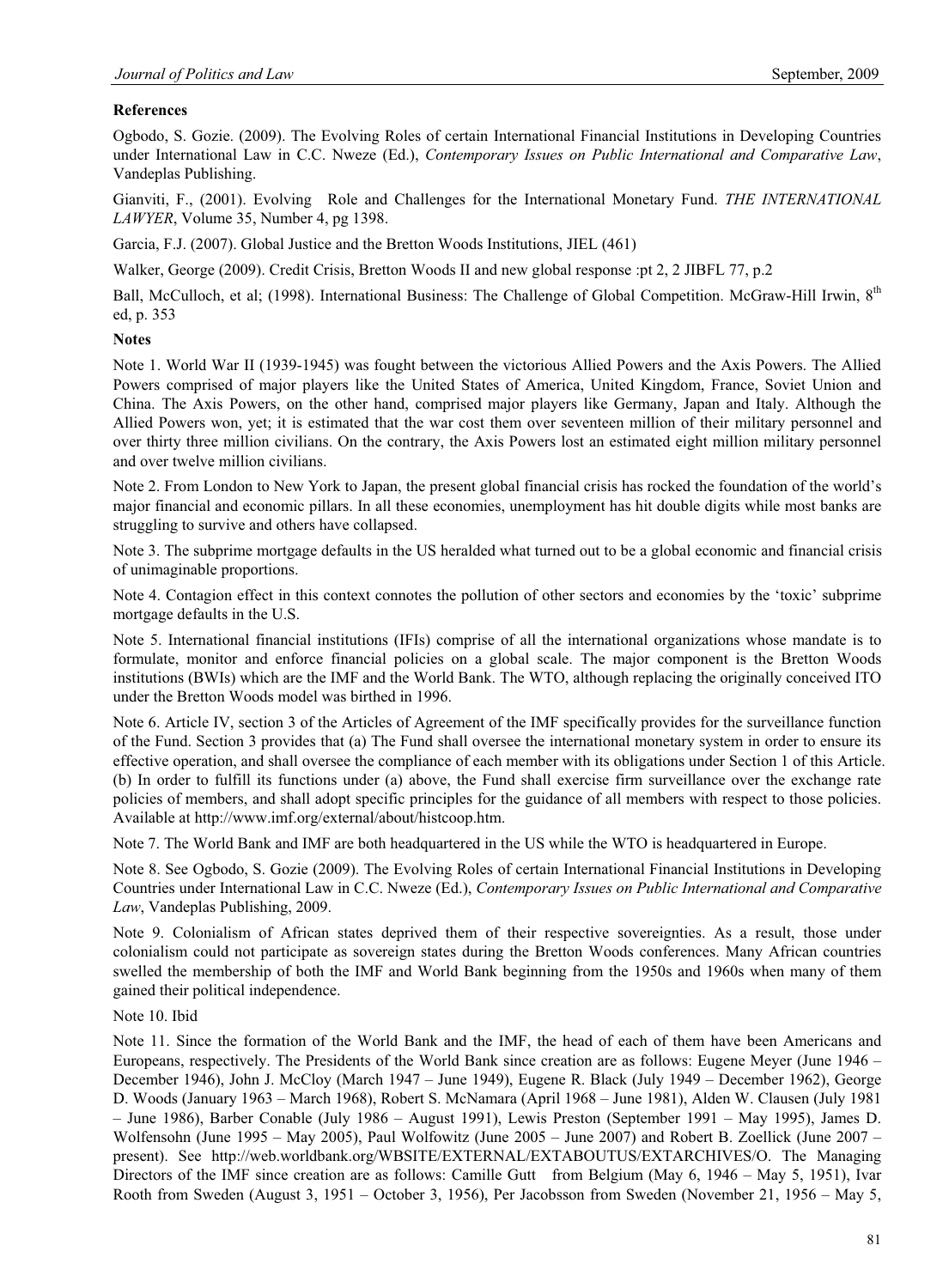1963), Pierre-Paul Schweitzer from France (September 1, 1963 – August 31, 1973), H. Johannes Witteveen from the Netherlands (September 1, 1973 – June 16, 1978), Jacques de Larosiere from France (June 17, 1978 – January 15, 1987), Michel Camdessus from France (January 16, 1987 – February 14, 2000), Horst Kohler from Germany (May 1, 2000 – March 4, 2004), Rodrigo de Rato from Spain (June 7, 2004 – October 31, 2007), Dominique Strauss-Kahn from France (November 1, 2007 - present). See http://www.imf.org/external/np/exr/chron/mds.asp

Note 12. The BWIs comprise of the IMF which is an intergovernmental organization of 186 countries. It was created in July 1944 when representatives of 45 countries met in Bretton Woods, New Hampshire in the US for that purpose. See http://www.imf.org/external/about/histcoop.htm. Same for the World Bank which became effective on December 31, 1945. Its current membership is also 186 countries. See http://web.worldbank.org/WBSITE/EXTERNAL/EXTABOUTUS/O.

Note 13. Note 1, supra, on World War II.

Note 14. The IMF was created in July 1944 with the mandate to "foster global monetary cooperation, secure financial stability, facilitate international trade, promote high employment and sustainable economic growth, and reduce poverty around the world." See http://www.imf.org/external/about/histcoop.htm

Note 15. The World Bank started the formation of one of its two primary lending organs, the International Bank for Reconstruction and Development (IBRD) in 1945. Its original mission was to facilitate the reconstruction of Europe. Later, it expanded its mission to facilitating development lending at preferential rates. The other lending organ, the International Development Association (IDA), was formed in 1960 to facilitate development in the poorest countries of the world by providing them lending facilities at concessional (zero-interest) rates and grants. See http://siteresources.worldbank.org/EXTARCHIVES/Resources/WB\_Historical\_Chronology\_1944\_2005.pdf.

Note 16. The ITO suffered a "still birth" when the US government at the time failed to secure the support of the US Congress to authorize the President to ratify the ITO draft Agreement.

Note 17. Ibid

Note 18. In the absence of an organization envisioned under the ITO, the surviving GATT lacked the character of an international organization, thus nation participants were referred to as "contracting parties."

Note 19. The World Bank's Structural Adjustment Programs (SAPs) and the IMF's conditionalities work simultaneously by insisting on domestic policy reforms in the beneficiary countries. According to the IMF, conditionality is the link between the approval or continuation of the Fund's financing and the implementation of specified elements of economic policy by the country receiving the financing. See IMF, 'Conditionality in Fund-Supported Programs – Overview" http://www.imf.org/external/np/pdr/cond/2001/eng/overview/index.htm, cited by Garcia, F.J. (2007). Global Justice and the Bretton Woods Institutions, JIEL (461)

Note 20. See Garcia, F.J., ibid

Note 21. See note 8, supra, Ogbodo, S. Gozie (2009). The Evolving Roles of certain International Financial Institutions in Developing Countries under International Law. See also note 9, supra, on colonialism of African states.

Note 22. See note 11 which lists all the past and current leaders of both the IMF and the World Bank. All of them, past and present, are either Americans or Europeans. The voting power of all African countries in the highest organs of both institutions is also negligible notwithstanding the current population of African countries in these institutions. For instance, the actual voting power of all African countries on the Executive Board of the IMF is less than 5% of the total votes. See http://www.imf.org/external/np/see/memdir/eds.htm.

Note 23. See Walker, George (2009). Credit Crisis, Bretton Woods II and new global response :pt 2, 2 JIBFL 77, p.2

Note 24. Ibid, Walker, George (2009) p.2

Note 25. Ibid, Walker, George (2009) p.2

Note 26. Ibid, Walker, George (2009) p.2

Note 27. On September 11, 2001, coordinated attacks were carried out on the US by terrorists linked to Al Qaeda group, led by Osama bin Laden. The twin towers of the World Trade Center in New York and the military headquarters of the US called the Pentagon were destroyed. Thousands of lives were also lost in the attacks. The US government reacted by waging wars on Afghanistan and later on Iraq, for harboring Osama bin Laden and for allegedly supporting Al Qaeda, respectively.

Note 28. 'Formal' banks included the commercial and mortgage banks.

Note 29. 'Informal' banks were the money-lending shops and kiosks which arose in the lucrative era of cheap lending and huge profit.

Note 30. Financial products and securities are typically subjected to a rating process by the rating agencies.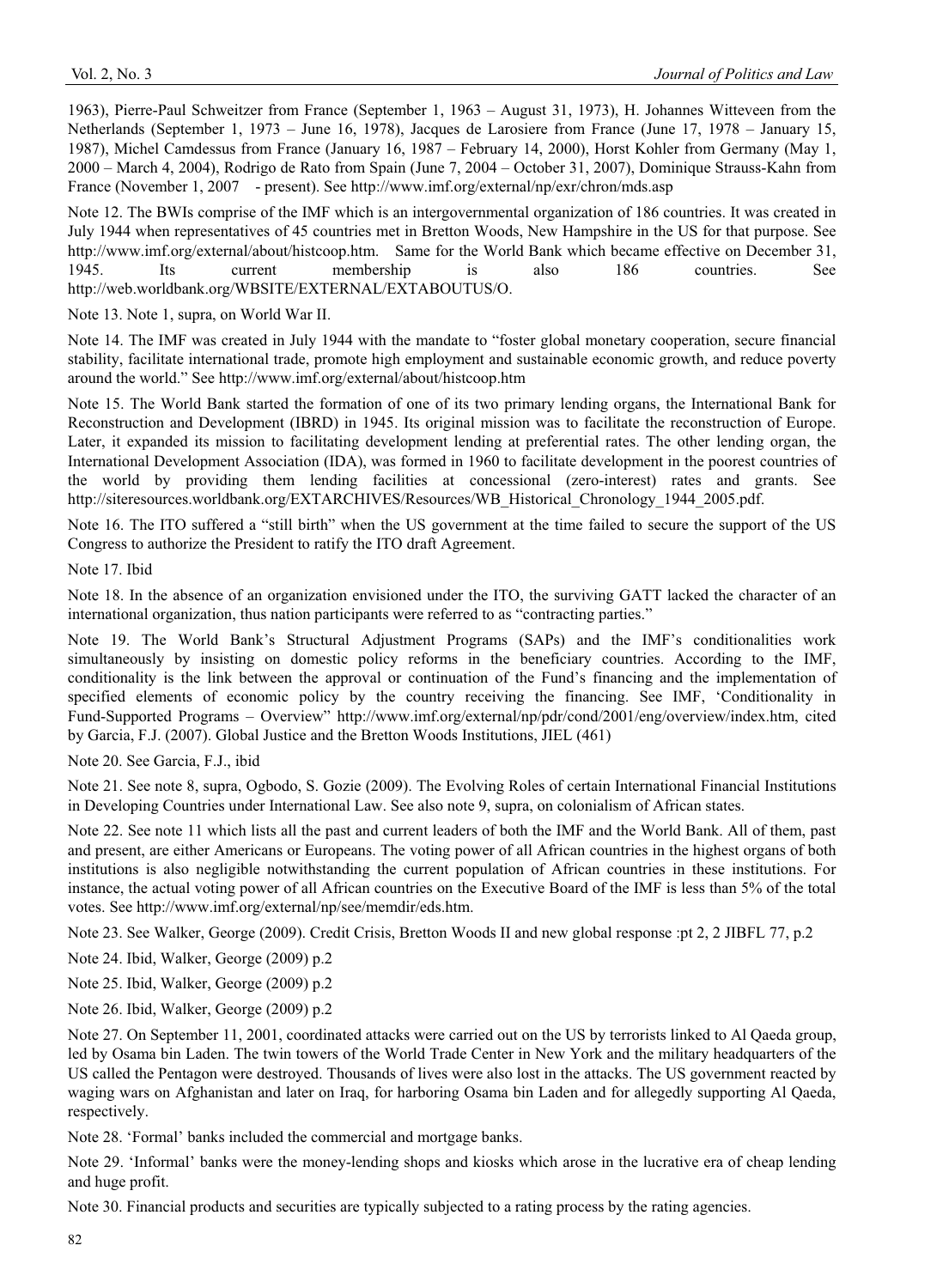Note 31. See Walker, George (2009), note 23, supra, p.4

Note 32. Ibid, Walker, George (2009) p.3

Note 33. This was the case of the US government when, initially, then President George Bush insisted that government will not intervene in the free working of the market forces.

Note 34. See Walker, George (2009), note 23, supra, p.2

Note 35. See the September 11, 2001 terrorist attacks on the US, note 27, supra

Note 36. Sovereign debt is the total outstanding debt owed by a country as a sovereign state.

Note 37. See Ball, McCulloch, et al; (1998). International Business: The Challenge of Global Competition, McGraw-Hill Irwin,  $8<sup>th</sup>$  ed, p. 353.

Note 38. 'Hostile' in this context is used to describe the government takeover of businesses with substantial foreign ownership interests as well as cases where the action is retaliatory.

Note 39. 'Non-hostile', on the contrary, is driven by benevolence and purely self-survival of the government.

Note 40. See Ball, McCulloch, et al; (1998) 37, supra

Note 41. This factor is most apparent in the nationalization of firms substantially owned by foreign interests. Government's desire to 'capture' maximum tax benefits informs such a takeover.

Note 42. This factor is an extension of the former because it is driven by the same desire to maximize the profits from the business.

Note 43. This factor is motivated purely by left-wing political ideology which is mostly at variance with the capitalist ideology. While the former is people-oriented, the latter is profit-oriented.

Note 44. This factor is driven by the short-term goal to survive politically. Typically in an election year, the government's desire to win re-election overrides all other considerations.

Note 45. Under equity participation or joint venture agreements, governments do invest heavily in some businesses.

Note 46. Foreign owned businesses, particularly, those owned by enemy countries can, and do suffer as a result of war.

Note 47. See the September 11, 2001 terrorist attacks on the US, note 27, supra

Note 48. This factor is informed by non-hostile consideration. The government's response is essentially driven by self survival instincts.

Note 49. See 'non-hostile' takeover in note 39, supra

Note 50. The Bretton Woods institutions (IMF and World Bank) were created in 1945 in Bretton Woods, New Hampshire, in the United States of America.

Note 51. The World Bank has grown in membership from 44 countries in 1944 to 186 countries in 2009. See http://web.worldbank.org/WBSITE/EXTERNAL/EXTABOUTUS/O.htm. The International Monetary Fund on the contrary has grown in membership from 29 countries in 1945 to 186 countries in 2009. See http://www.imf.org/external/about/history.htm.

Note 52. Gianviti, F., (2001). Evolving Role and Challenges for the International Monetary Fund. *THE INTERNATIONAL LAWYER*, Volume 35, Number 4, pg 1398. The author emphasized that "Once countries see themselves as creditors or debtors, they tend to have a polarized view of financial assistance…In discussions on the design of Fund facilities, 'creditor countries' may argue for higher costs and shorter maturities of Fund assistance against 'debtor countries,' which want to preserve the status quo."

Note 53. See Ogbodo, S. Gozie (2009), note 8, supra, where this writer amplified the inefficiency of such one-size-fits-all approach.

Note 54. Such calls added to the urgency to convene the G20 'Leaders Summit on Financial Markets and the World Economy' (otherwise called 'Bretton Woods II') which held in Washington DC on 14-15 November 2008.

Note 55. See Walker, George (2009), note 23, supra

Note 56. Bretton Woods II was coined from the original Bretton Woods conference which gave birth to the World Bank and IMF.

Note 57. First, the original Bretton Woods conference was convened under the auspices of the United Nations, thus, providing all sovereign nations at the time the opportunity to attend. The limitation of Bretton Woods II to only the G20 countries and some invited guests is unfair to other countries.

Note 58. See the colonialism of African states in note 9, supra